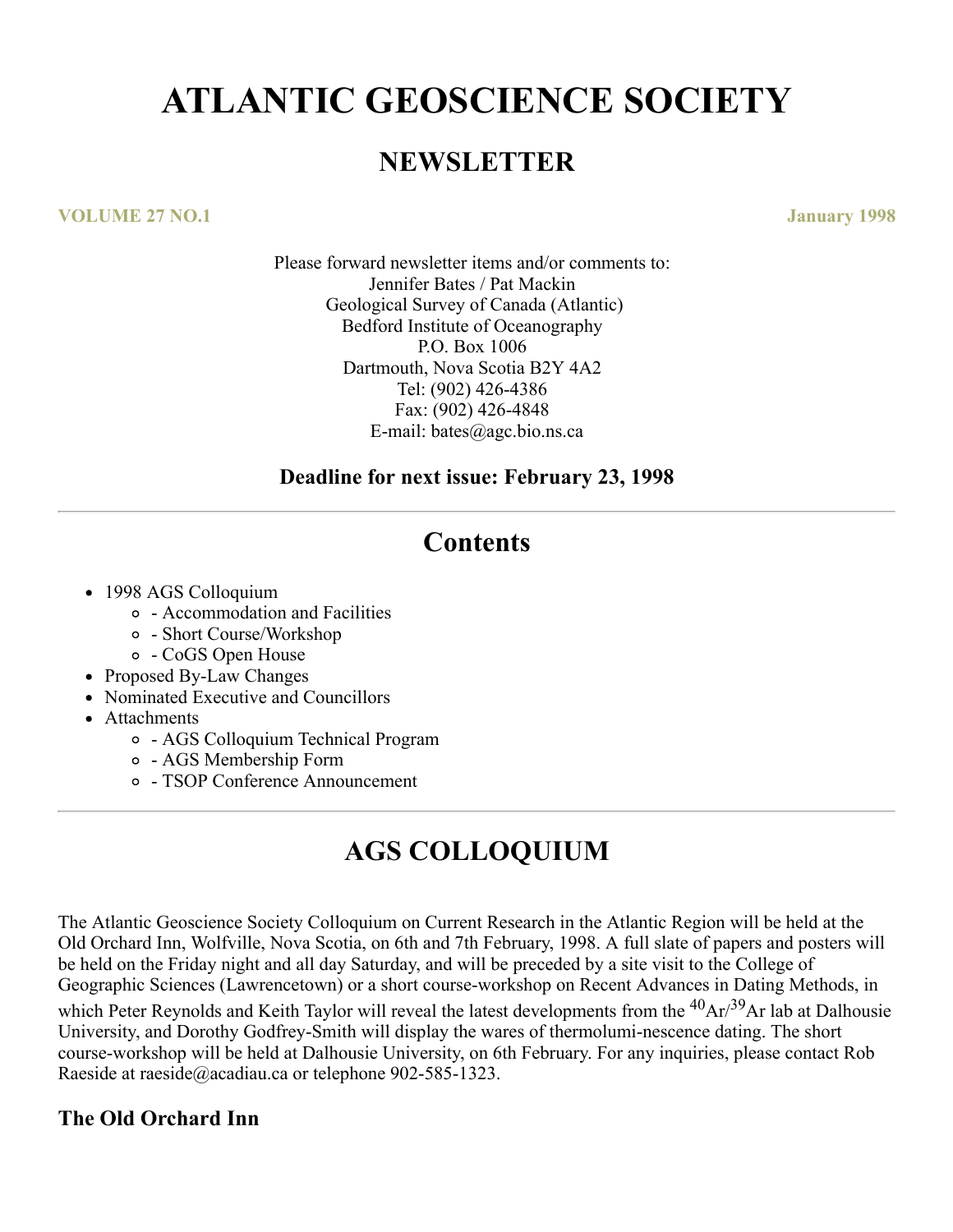The Old Orchard Inn is conveniently located south of Exit 11 on Highway 101, about 2 km west of Wolfville. A block of rooms has been reserved for participants in the conference - be sure to mention you are booking for the Atlantic Geoscience Society confer- ence, as this will give you lower rates, and will save us money on meetingroom rentals. Rooms in the block will be held only until 23rd January. Typical room rates (per night) are \$65 (single), \$70 (double), +\$8 per addi-tional person, + taxes. Call 1-800-561- 8090 or 902-542-5751 for reservations. The Old Orchard Inn provides comfortable accommodation, with an enclosed all-season swimming pool, cross country ski trails, and an outdoor skating rink. A variety of nightly enter-tainment is featured for your dancing or listening pleasure.

### **Quaternary Geochronology:**

### **A WORKSHOP on the Theory and Application of Luminescence, Fission Track and Argon Dating Methods. .**

The Thermally and Optically Stimu-lated Luminescence Laboratory at Dalhousie was developed for the study of radiation-dependent luminescence properties of minerals. The laboratory contains the instrumentation needed to carry out the three geochronological techniques based on radiation dosi-metry:

- 1. optical dating, also known as optically stimulated luminescence (OSL)
- 2. thermoluminescence (TL)
- 3. electron spin resonance (ESR)

Each of these techniques measures the time since a mineral was last exposed to a "clock-resetting" event. This could be an exposure to sunlight, or to a combination of heat and pressure. Two recent projects of particular relevance to Nova Scotia are:

- i. the study of the two subfossil mastodons discovered at East Milford
- ii. the study of ceramics from the Archaic archaeo-logical site at St. Croix.

The Fission Track Research Labora-tory at Dalhousie is equipped to do fission track dating, and fission-track length analysis in apatite. Fission track is a technique suitable for dating certain minerals and natural or manmade glasses of any age provided they con-tain sufficient uranium. Fission decay of the trace uranium (238U) produces linear damage zones in the solid (fission tracks) that can be made visible by etching, and counted under a microscope to determine geological age. Fission track length analysis of apatite is a tool developed mainly for use by the oil industry. In this Workshop the principles and limita-tions of fission track dating of apatite and young volcanic glasses will be discussed.

The Argon Isotope Research Labora-tory contains instrumentation to measure the isotopic composition of the small amounts of argon gas re-leased from single mineral grains. Two argon extraction furnaces are in operation:

i. a Nd-YAG 'laser probe' ii. a Nd-YAG 'laser probe'.

The laser-probe is used in two modes:

i. to heat small individual grains under an expanded beam

ii. to heat selected material in a geologic thick section using a tightly-focused beam.

In this Workshop, the application and limitations of this method in the dating of very young rocks( ie. with ages < ca. 300 ka) will be discussed.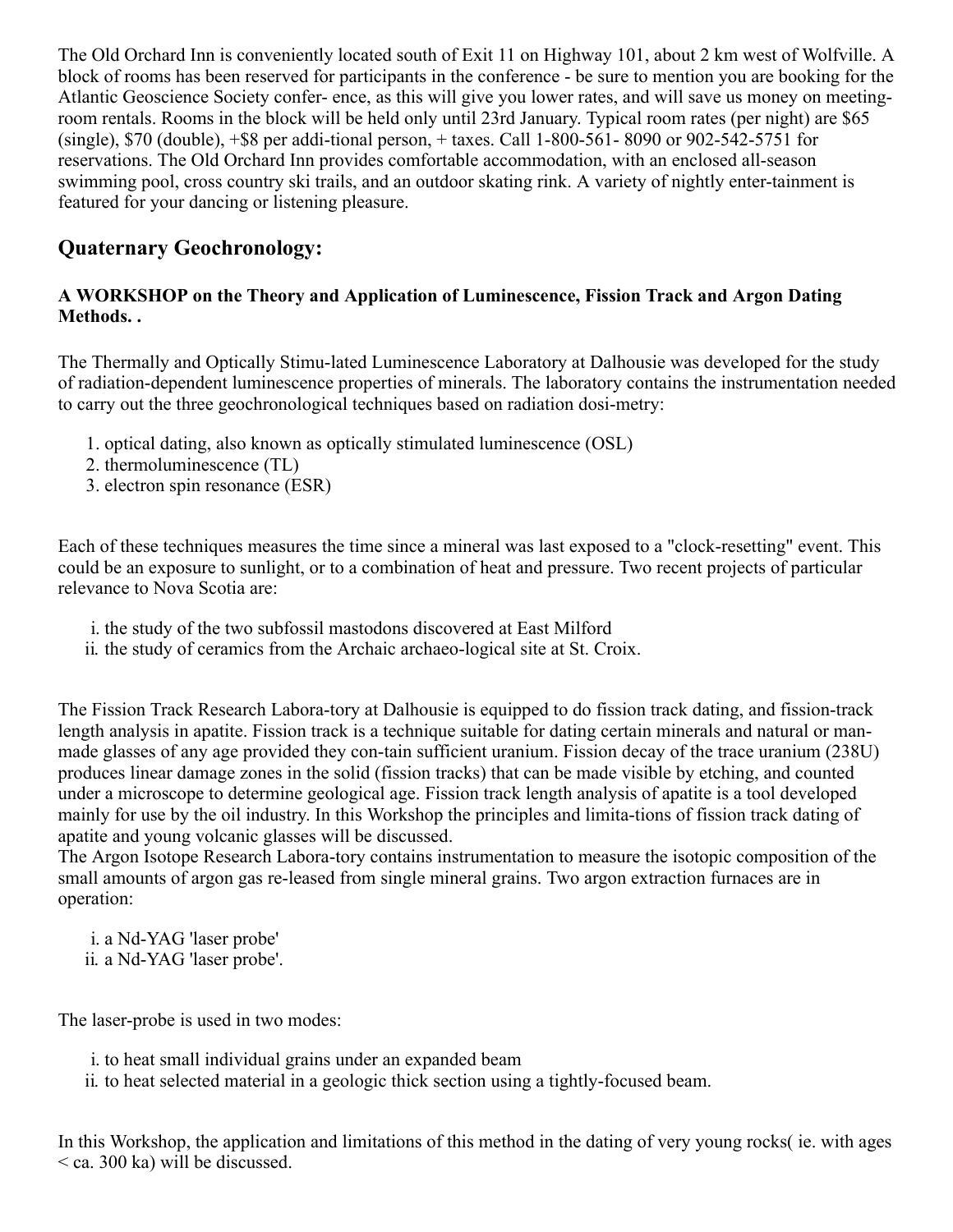### **Visit to the College of Geographic Sciences, Lawrencetown**

On Friday, February 6, the College of Geographic Sciences (CoGS) will hold a special open house for those interested in the geological appli-cations of their work. Presentations will be given on the role of CoGS, and some of the research work done there. Tours will be given, to examine student work in progress and teaching equipment available. A bus will leave from Acadia at 9:45 a.m., stopping at the Old Orchard Inn en route. The visit will run from 10:45 a.m. to 15:30 p.m.; lunch is available in the college cafeteria. The bus will return from CoGS at 15:30 p.m., dropping off people at either the Old Orchard Inn or Acadia campus.

The College of Geographic Sciences is one of the leading institutions in the field of geomatics, specifically the applications of Remote Sensing, Geographic Information Systems (GIS) and Global Positional Systems (GPS). The college offers both diploma programs for students directly out of high school as well as advanced diploma programs for students with university degrees (Remote Sensing and GIS programs). Students enrolled in these post-graduate programs come from a variety of backgrounds including geography, forestry, biology and geology to name a few.

This visit is designed to show students how satellite imagery and computer based mapping techniques in a GIS can be used in the field of geoscience applications. Data from Canada's first Earth observation satellite, RADARSAT, is processed and interpreted in terms of it's geological content by the students. Other aspects of the tour will include map making (cartography) and planning, and the latest surveying techniques.

# **AWARDS COMMITTEE REPORT TO THE AGS EXECUTIVE AND COUNCIL PROPOSED BY-LAWS CHANGES**

Peter Wallace Georgia Pe-Piper Mike Parkhill Reg Wilson

#### **Proposed Change to the By-Laws of the AGS pertaining to the Products and Publications Committees**

The following proposed changes to the By-Laws is recommended to allow for the formation of Product and Publication Committees. The Society distributes grant and loan monies and a Products Committee would ensure a fair and equitable process as well as continuity over the years. It would make recommendations to the Executive and Council only, it cannot distribute monies.

The Publications Committee or person would look after marketing and listing of AGS products and their current status. Presently the AGS has 15 special publications and 4 videos. These are currently sold through the treasurer and would change to be sold through the Publications Committee/ person. Again this would allow a more consistent tracking of the current status of publications.

Add Articles 48 & 49 to the By-Laws

48. The Society shall have a Products Committee composed of at least 5 members of good standing to review proposals for loans and/or grants requested of the Society. The review process shall ensure that the proposals include product planning, copyright, royalties, financing, marketing, sales and distribution where necessary as outlined in the Appendix "Duties of Officers and Standing Committees of the AGS". The committee would report directly to the Executive and Council with a recommendation of acceptance or rejection of the proposal. 49. The Society shall have a Publication Committee composed of one or more members of good standing to maintain and market publications of the Society as outlined in the Appendix "Duties of Officers and Standing Committees of the AGS".

**AGS Distinguished Scientist - Gesner Medal and AGS Distinguished Service Awards**  Add Article 50 to the By-Laws

1. The President shall receive, on an annual basis by December 1st of any year, nominations (see sec. 8) for the Gesner Medal and the Distinguished Service Award.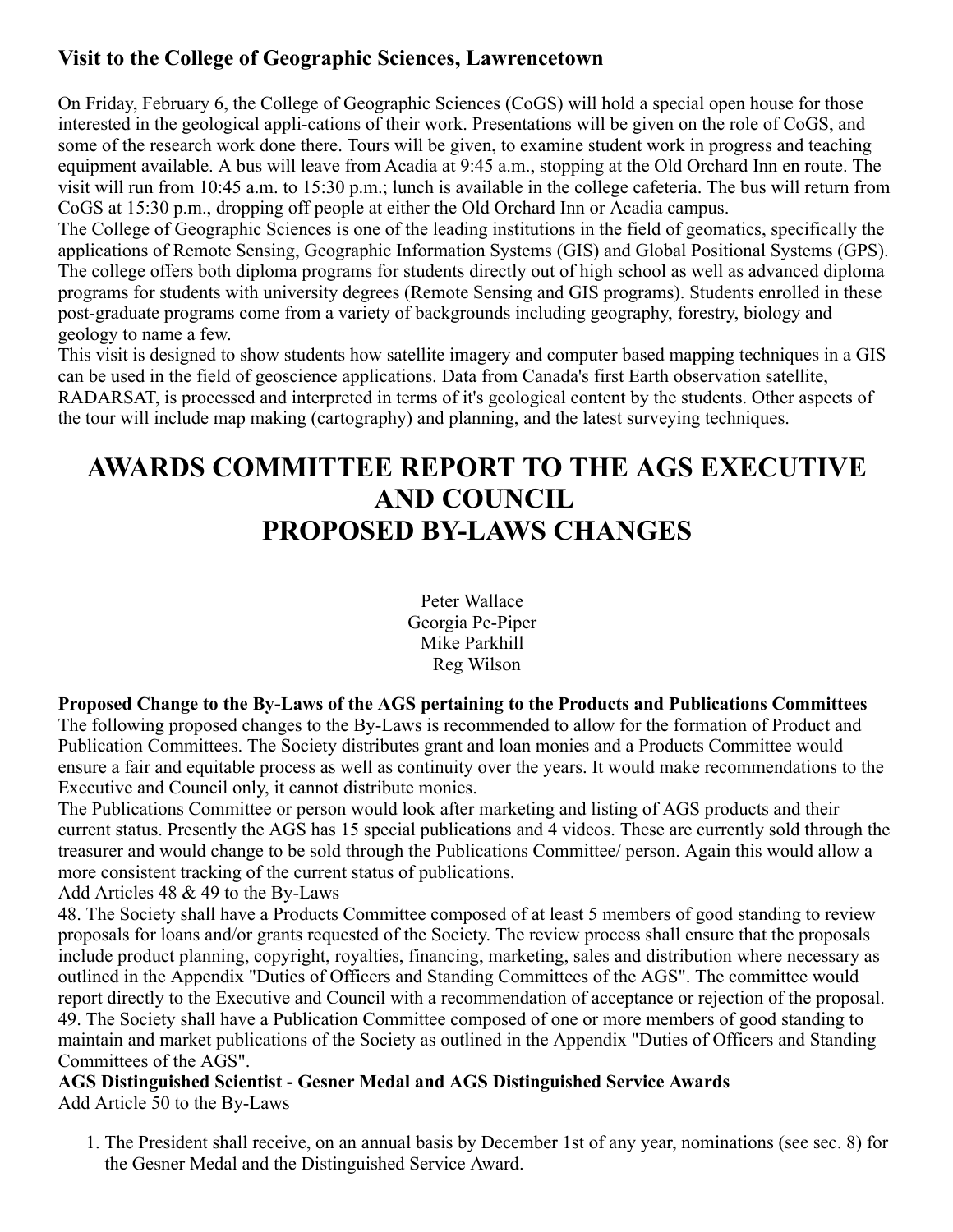- 2. The Vice-President shall appoint a panel of not less than 5 judges to evaluate the nominees for the awards. After the Vice-President appoints the panel, he or she receives the nomi-nations from the President, and mails them to the judges.
- 3. The Vice-President shall ask the judges if they can impartially judge all the candidates and if not to withdraw their appointment from the process.
- 4. Judges will rank the candidates in order of preference, and convey their rankings to the Vice-President. The latter will determine the average ranking of each candidate, and the candidate with the highest ranking will receive the award.
- 5. The papers given to the judges will be returned to the Vice-President after the ranking and will be kept for three years from the date of their first submission. After three years they will be destroyed. All files and nomina-tions are confidential.
- 6. In the event of a tie vote, the President shall appoint an impartial arbitrator to cast a deciding vote.
- 7. Nominations are to stand for a 3-year period, after which a candidate must be renominated in order to be reconsidered for an award.
- 8. A nomination shall include a statement of between 500 1,000 words succinctly explaining how the candidate meets the selection criteria and supporting documentation from the nominator and a letter of support from the seconder. The supporting documentation could include items such as:
	- a. Selected bibliography (a complete bibliography including abstracts is not needed)
	- b. Documentation of impact of work
	- c. Supporting letters from referees other than the nominator and the seconder.
- 9. The nominator and seconder shall be members in good standing of the Atlantic Geoscience Society.
- 10. Regardless of the number of nominations received no award need necessarily be given in any one year, those nominations can be set aside to the following year. The candidate's 3-year term of eligibility shall be part of this year of no award.
- 11. Award winners shall be advised in advance of the Annual Meeting, so that arrangements may be made for acceptance of the award.
- 12. In addition to the award presen-tation the winners' names and years will be placed on plaques that will be displayed annually at conferences and other appropriate events. The Vice-President will be responsible for the plaques and their display.
- 13. The criteria for the "Distinguished Scientist Award Gesner Medal" are as follows:
	- i. award made to a person who has, through their own efforts (maps, publications, memoirs, etc.) developed and promoted the advancement of geoscience in the Atlantic Region in any field of geology
	- ii. the contribution of the person should be of large enough scope to have made an impact beyond the immediate Atlantic Region
	- iii. the person does not have to reside in the Atlantic Region or be a member of the Atlantic Geoscience Society
	- iv. the person must still be alive and active in geoscientific research, although not necessarily full time in the Atlantic Region.
- 14. The "Distinguished Service Award" shall be given "in recognition of exceptional and altruistic contributions to the Atlantic Geoscience Society over a long period of time". There are no specific criteria other than this.

# **EXECUTIVE AND COUNCIL NOMINATIONS ATLANTIC GEOSCIENCE SOCIETY 1997 - 1998**

The following are the executive and nominated councillors for AGS 1997-1998. Nominations and volunteers will be accepted until the AGS Colloquim and from the floor during the annual general meeting.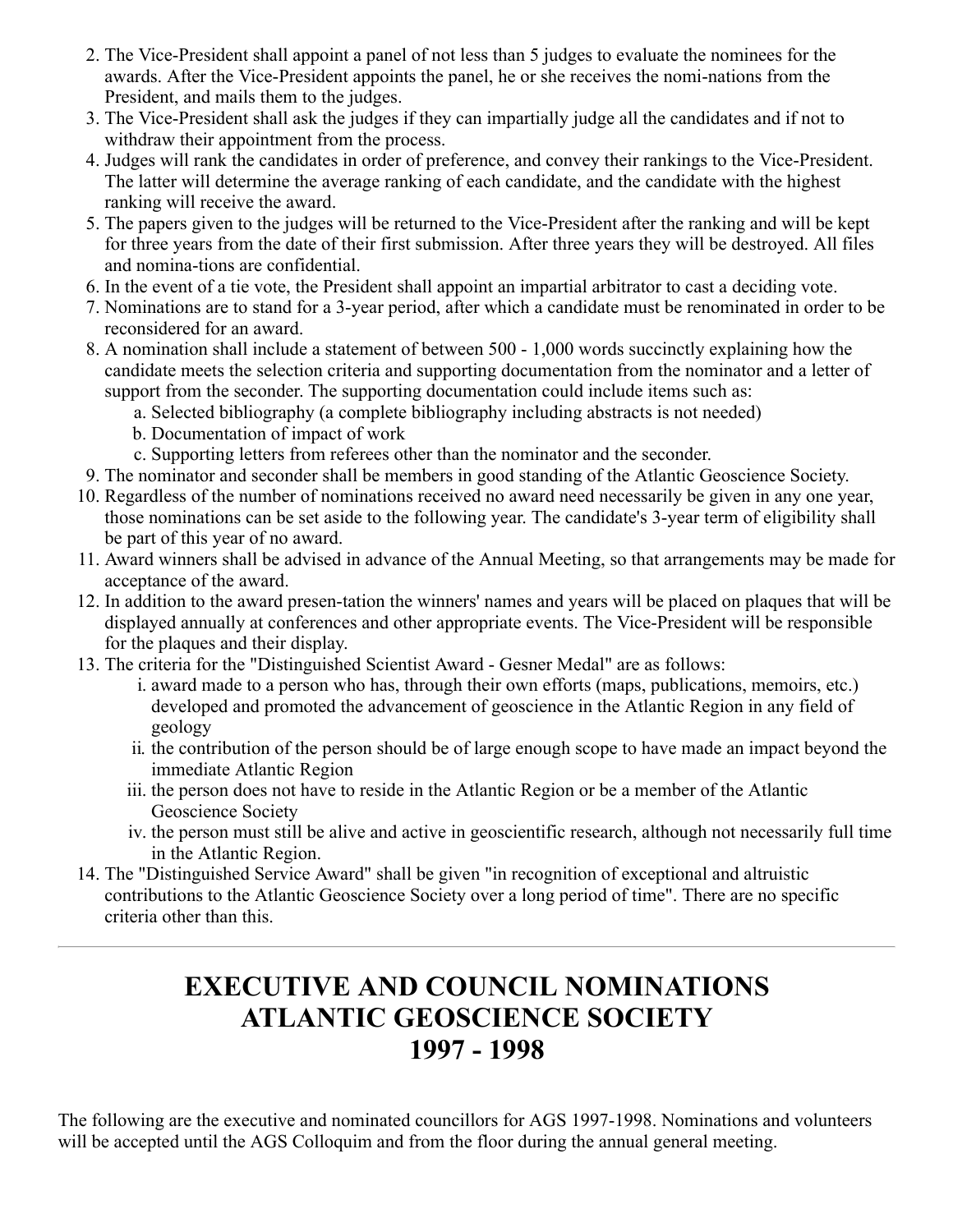### **Executive**

#### **Past-President**

Peter Wallace Dalhousie University Department of Earth Sciences Halifax, NS, B3H 3J5 **Phone:** (902) 494-2364/2358) **Fax:** (902) 494-6889 **E-Mail:** peter.wallace@.dal.ca

#### **President**

Robert Raeside Acadia University, Department of Geology Wolfville, NS, B0P 1X0 **Phone:** (902) 585-1323) **Fax: E-Mail:**raeside@acadiau.ca

#### **Vice-President**

Chris White Nova Scotia Department of Natural Resources P.O. Box 698, Halifax, NS, B3J 2T9 **Phone:**(902 424-2519) **Fax: E-Mail:**whitec@gov.ns.ca

#### **Secretary**

Peter Giles Geological Survey of Canada (Atlantic), BIO. P.O. Box 1006, Dartmouth, NS, B2Y 4A2 **Phone:** (902) 426-8928) **Fax: E-Mail:**giles@agc.bio.ns.ca

#### **Treasurer**

Ken Howells 27 John Cross Drive Dartmouth, NS, B2W 1X1 **Phone:** (902) 434-4884) **Fax: E-Mail**howells@agc.bio.ns.ca

#### **Publicity**

Don Fox Dalhousie University Department of Earth Sciences Halifax, NS, B3H 3J5 **Phone:** (902) 494-3797) **Fax:** (902) 494-6889 **E-Mail:**dfox@is2.dal.ca

### **Councillors**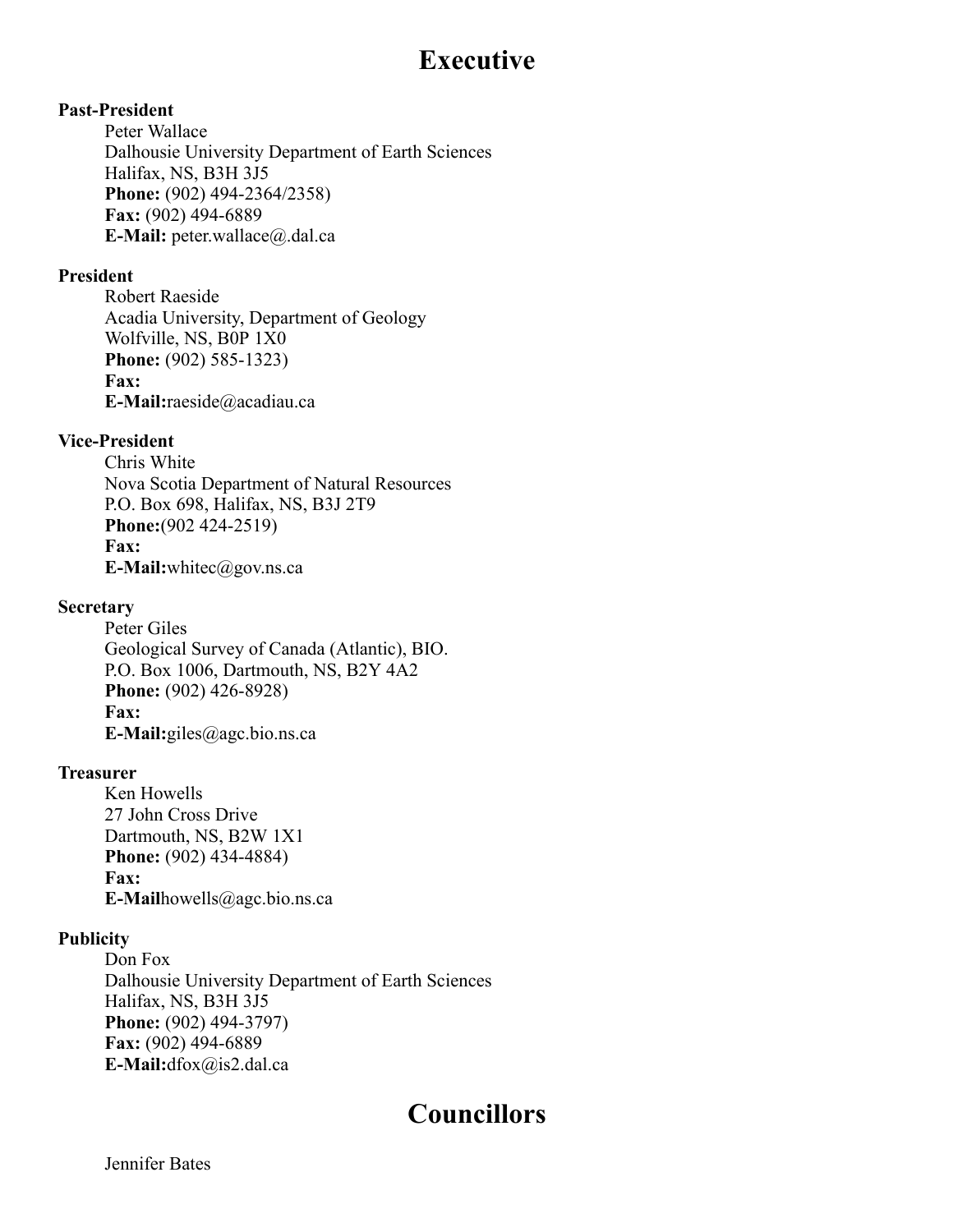Newsletter Editor Geological Survey of Canada (Atlantic), BIO. P.O. Box 1006, Dartmouth, NS, B2Y 4A2 **Phone:** (902) 426-4386) **Fax:** (902) 426-4848) **E-Mail:**bates@agc.bio.ns.ca

Hugo Beltrami St. Francis Xavier University , Department of Geology Antigonish, NS, B2G 1C0 **Phone:** (902) 867-2326) **Fax: E-Mail:**hugo@justine.stfx.ca

Bruce Broster University of New Brunswick, Department of Geology P.O. Box 4400, Fredericton, NB, E3B 5A3 **Phone:**(506) 453-4804) **Fax: E-Mail:**broster@unb.ca

Paul Durling Geological Survey of Canada (Atlantic), BIO. P.O. Box 1006, Dartmouth, NS,B2Y 4A2 **Phone:**(902) 426-4124) **Fax: E-Mail:**durling@agc.bio.ns.ca

Laing Ferguson Mount Allison University, Dept. of Physics, Engineering and Geology Sackville, NB, E0A 3C0 **Phone:**(506) 364-2310) **Fax: E-Mail:**lferguson@mta.ca

Linda Ham Nova Scotia Department of Natural Resources P.O. Box 698, Halifax, NS, B3J 2T9 **Phone:**(902) 424-2522) **Fax: E-Mail:**ljham@gov.ns.ca

John Hill Technical University of Nova Scotia P.O. Box 1000, Halifax, NS, B2G 1C0 **Phone:**(902) 420-7677) **Fax: E-Mail:**hilljd@tuns.ca

Randy Miller New Brunswick Museum, Natural Science Division 277 Douglas Ave., Saint John, NB, E2K 1E5 **Phone:**(506) 643-2361) **Fax: E-Mail:** millerrf@nbnet.nb.ca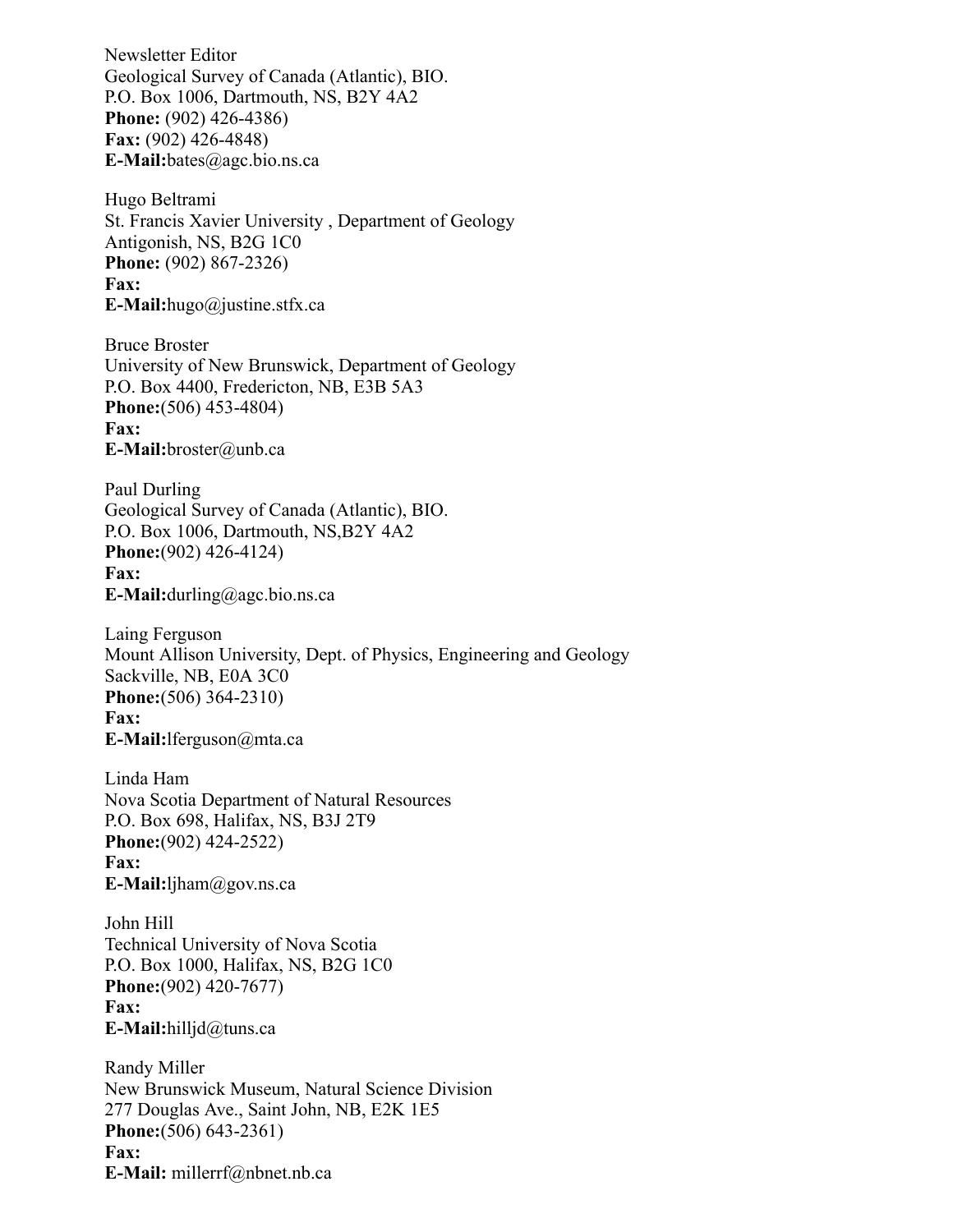Mike Parkhill New Brunswick Dept. of Natural Resources & Energy Geological Surveys Branch, P.O. Box 50, Bathurst, NB, E2A 3Z1 **Phone:** (506) 547-2070) **Fax:** (506) 547-7694 **E-Mail:**mparkhill@gov.nb.ca

Georgia Pe-Piper St. Mary's University, Department of Geology Halifax, NS, B2Y 4A2 **Phone:**(902) 420-5744) **Fax: E-Mail:**gpiper@shark.stmarys.ca

Alan Ruffman Geomarine Associates Ltd. P.O. Box 41, Station M, Halifax, NS, B3J 2L4 **Phone:**(902) 422-6482) **Fax: E-Mail:**

Clint St. Peter New Brunswick Dept. of Natural Resources & Energy P.O. Box 6000, Fredericton, NB, E3B 5H1 **Phone:**(506) 453-2206) **Fax: E-Mail:**cstpeter@gov.nb.ca

Ian Spooner Acadia University, Department of Geology Wolfville, NS, B0P 1X0 **Phone:**(902) 542-1312) **Fax: E-Mail:**ian.spooner@acadiau.ca

Dick Wardle Newfoundland Dept. of Mines & Energy, Geological Surveys Branch, P.O. Box 8700, St. John's, NF, A1B 4T6 **Phone:**(709) 729-2107) **Fax: E-Mail:**

Tim Webster College of Geographic Sciences R.R. # 1, Lawrencetown, N.S., B0S 1M0 **Phone:**(902) 584 - 2226) **Fax: E-Mail:**tim@cogs.ns.ca